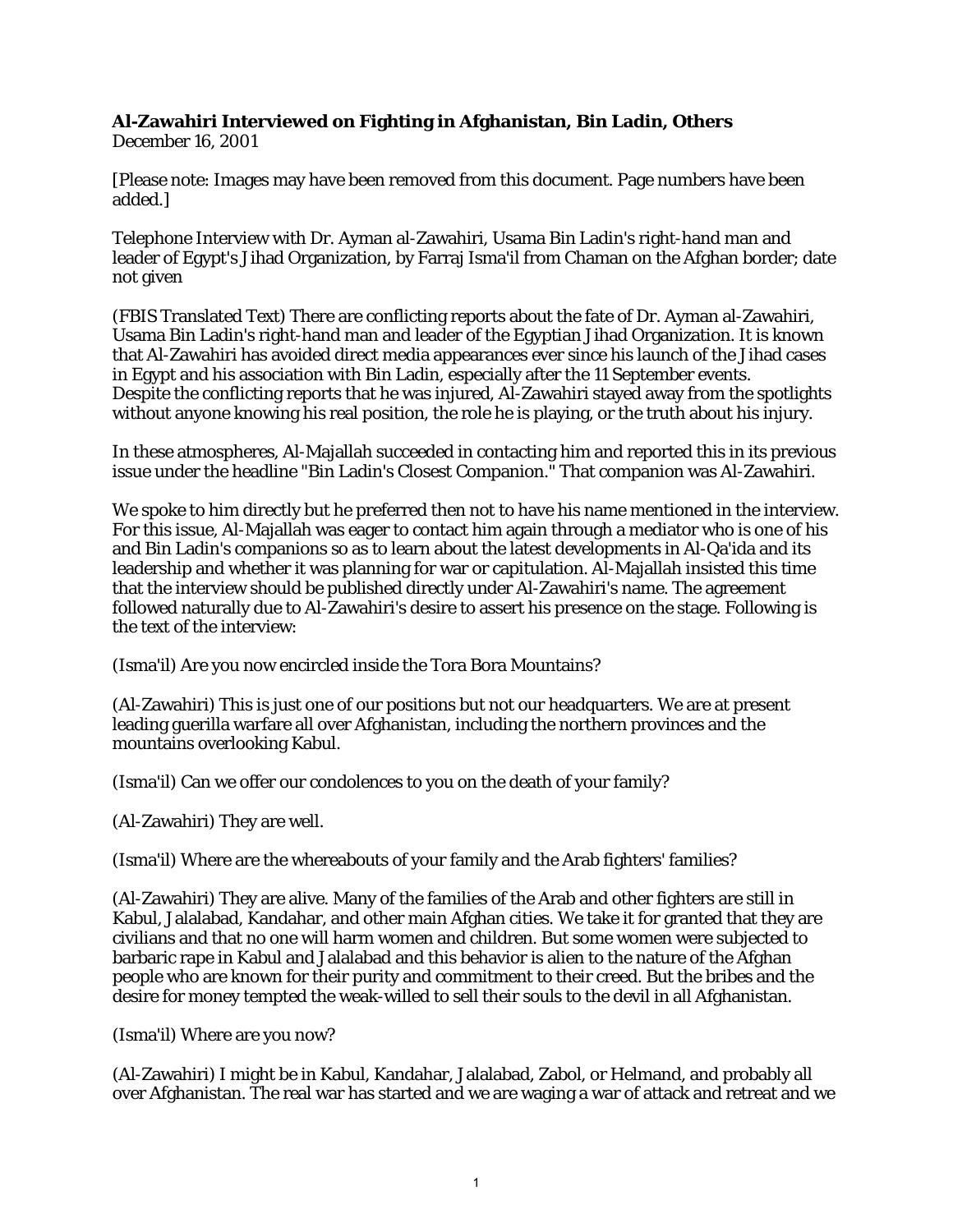will inflict heavy losses on the Americans. Suicidal operations are going to be one of our effective means.

(Isma'il) Have these operations started?

(Al-Zawahiri) We achieved brilliant military victories in the past days through the suicidal operations. One of them involved one of our men blowing up a Northern Alliance helicopter over the Farkhar (as transliterated) area near Taloqan, the provincial capital of Takhar.

Twenty members of the highly trained Special Forces were killed in the operation, including three important Alliance commanders. One of them was Mohammad Mustafa who was the commander of Leader Ahmad Shah Mas'ud's personal guard and later commanded one of the factions that fought our forces in Mazar-e Sharif and carried out several bloody massacres against the population there.

(Isma'il) Who carried out this operation?

(Al-Zawahiri) He was a member of the forces encircled in Konduz that pretended to surrender and collaborate with the enemy. He is Arbab Mohammad Hashim.

A British Muslim woman called Umm-Hafsah carried out another operation during which she killed two Americans. She was with her husband and brother in the forces that were also besieged in Konduz.

Umm-Hafsah stayed with her brother Abdallah al-Walid in Konduz after the besieged forces left it. Her husband, an Arab, went with the forces that left the city safely. Umm-Hafsah and her brother were Jews who converted to Islam in Britain before they immigrated to Afghanistan and settled in it. But they still carried their original passports that were issued in their Jewish names.

Umm-Hafsah hid explosives under her clothes and she and her brother surrendered to the Shiite Hezb-e Wahdat-e (Eslami) and Abdol Rashid Dostum factions. When they spoke in English with these forces' vanguards, the latter thought they were Americans because of their European looks and they were taken in a vehicle to Mazar-e Sharif where US units were deployed. They claimed there that they were working for Oxfam relief agency inside Konduz province when the Taliban forces entered and took up positions in it after their withdrawal from Mazar-e Sharif. They were sent to the US forces' command center in Kabul to check their claims. They left in a vehicle and were heavily guarded by a unit that included four Hezb-e Wahdat-e men. They sat in the back seat and the two Americans sat in the vehicle's cabin. At the right moment, she kicked her brother with her foot to make him move away from her and then blew herself up as her brother leapt from the vehicle that was driving at high speed.

(Isma'il) Did Abdallah return to you?

(Al-Zawahiri) Abdallah is well and he came to us. He personally confirmed the death of all the passengers after the operation. He also saw the two Americans dead inside the cabin and removed their dog tags, which are now in the hands of our forces' command.

(Isma'il) What is written on these tags?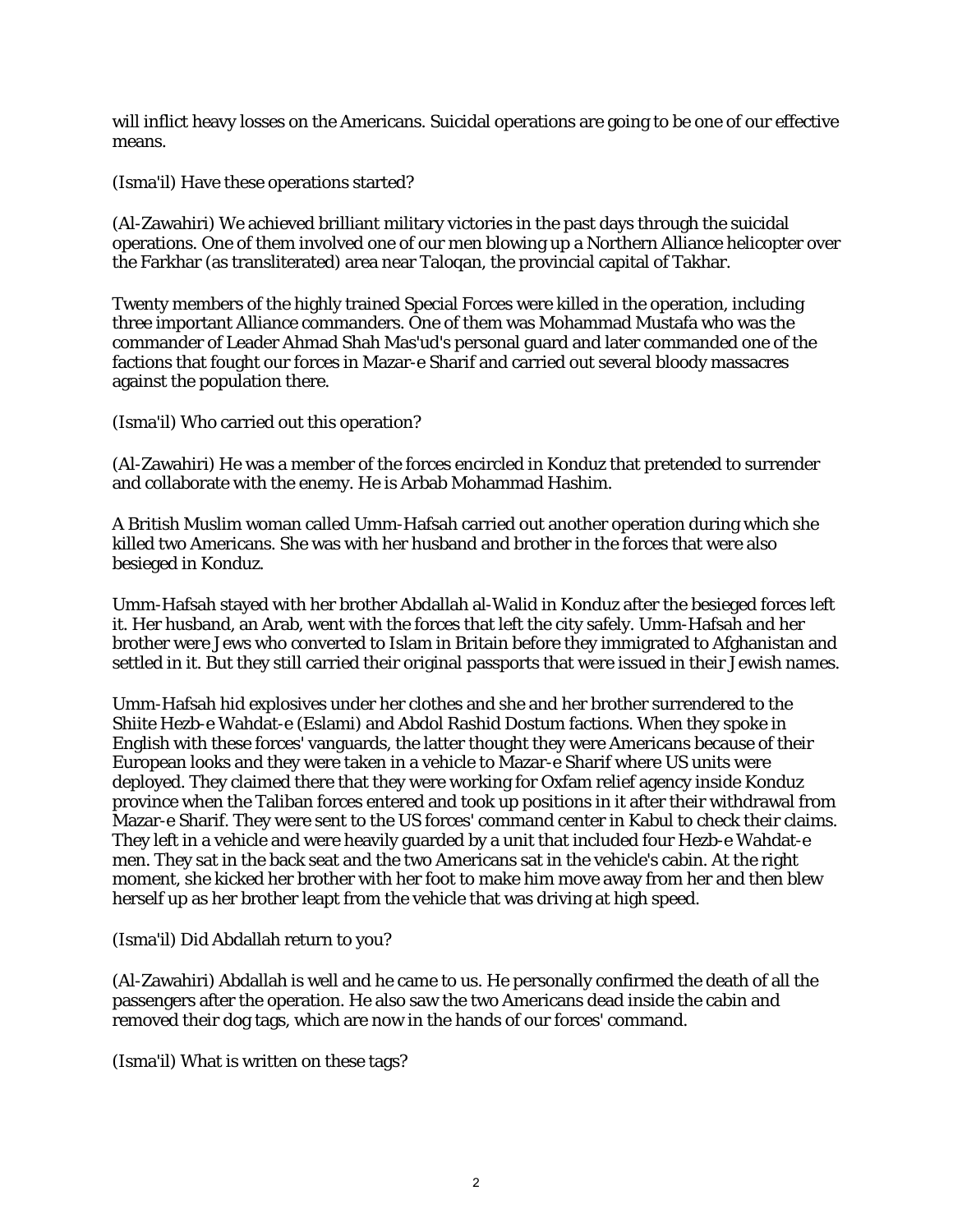(Al-Zawahiri) They identify the two Americans. I challenge the Pentagon to deny this information. We have all their documents. The two Americans are Michael Simon Watkins from Los Angeles and Ronald Steven Leaf (as transliterated) from Houston. Their families must surely recognize their names.

(Isma'il) Are you making the caves your headquarters?

(Al-Zawahiri) We are not hiding in the caves and not avoiding the confrontation. Suicide is an aspiration and a gain that we seek. These statements from Afghan leaders who are seeking to get the largest amount of US bribes astonish us. Every one of them is claiming that Usama Bin Ladin is in his area so as to receive the US money. An example of this is what is happening in the Tora Bora village. There are people there who are after the millions that the United States has allocated for those who arrest us. They are like someone searching for a treasure and each one of them is entertaining the hope of being the winner. We then have the statements from the perfidious Afghan leaders claiming that we are in this area and that Usama Bin Ladin is leading his men in his last stronghold. You might know that they did not find anyone when they reached these caves where they said we were entrenched.

## (Isma'il) Why did you surrender the cities all of a sudden?

(Al-Zawahiri) We planned for this stage and prepared ourselves for it before the start of the US offensive. The real war has started now. These cities will be catastrophic for those who are now making them bases for attacking us. What is happening now in Kabul and the northern provinces is proof of this. Our forces are still there and fighting organized guerilla warfare. For example, the Hamzah al-Zubayr Battalion is carrying out violent night attacks on Kabul. A unit from the battalion even succeeded in entering the center of the capital and carried out bombings against the forces of Northern Alliance Defense Minister Mohammad Fahim.

(Isma'il) How did the Pashtun tribes turn against you?

(Al-Zawahiri) We should not generalize. The majority of these tribes are with us and they uphold the Afghans' splendid Islamic traditions with which we have lived. They gave us support and protection. It is true to say that some elements were blinded by the greed for money. The United States is offering millions of dollars in bribes and rewards for anyone who brings it the head of Bin Ladin or one of his aides. We arrested two spies working for the US forces and they revealed the huge amounts of money that were paid to buy the Pashtun tribes so that they can locate the positions of the Arab fighters and Usama Bin Ladin. These tribes are not only in Afghanistan but in Pakistan too.

(Isma'il) Did you not realize before the war that you might become goods for sale?

(Al-Zawahiri) Yes and we included that in our plans. We realized that some Afghan elements, especially the tribes, might weaken before the money. Therefore we decided at a later stage to evacuate the cities and deploy in fortified and safe positions. We did this in agreement with Mullah Mohammad Omar, the prince of the faithful. There were no differences over this matter between us as some reports suggested. The man is a first class fighter and willing to sacrifice his life in defense of his creed.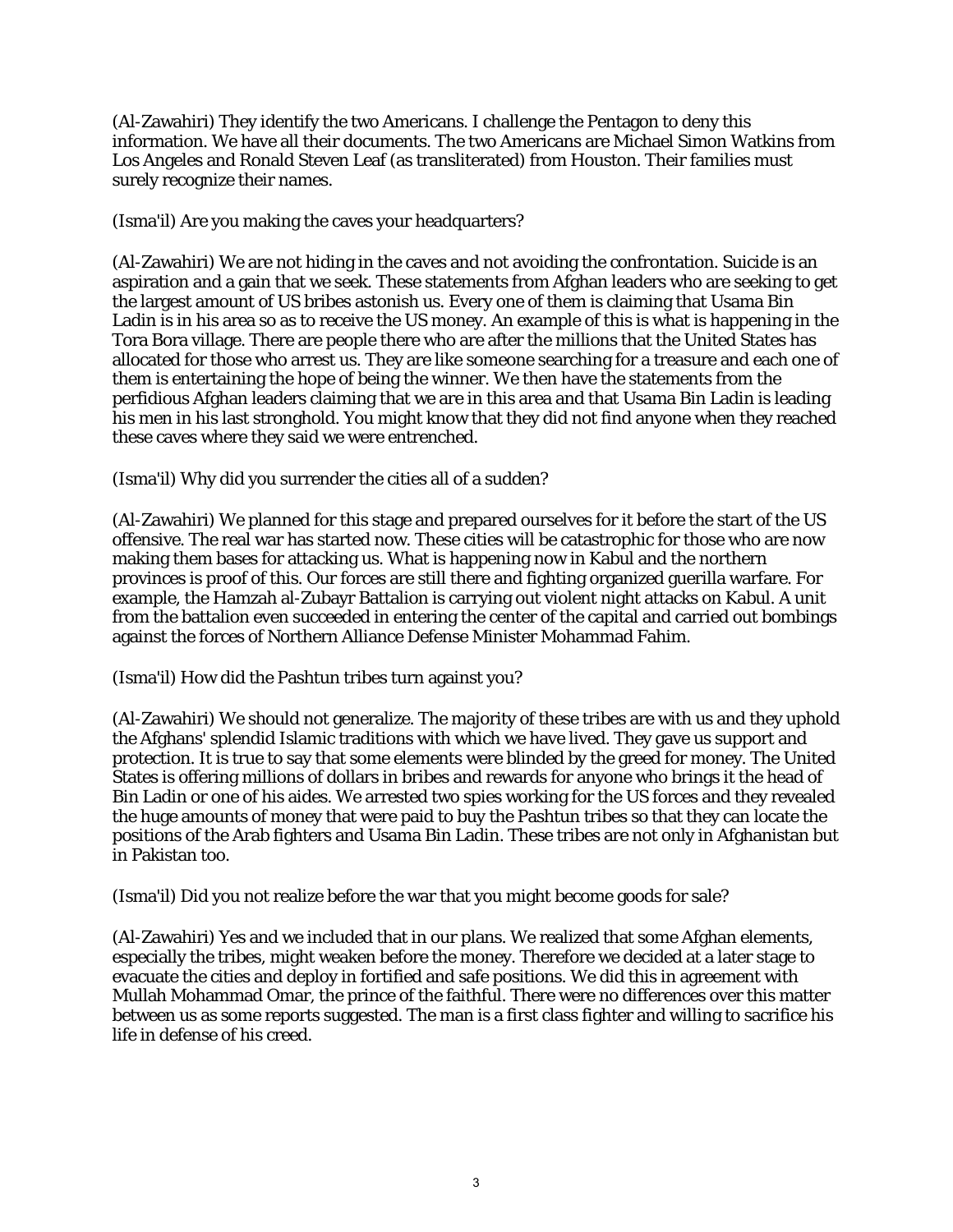(Isma'il) US spy satellites are watching you and monitoring your telephone calls. It is said that they have succeeded in pinpointing your location as they did when they hunted down Abu-Hafs al-Masri inside a building in Kabul.

(Al-Zawahiri) We are not surprised by such talk in this propaganda war that is trying to depict the US military machine as if it is invincible, watches everything, and knows everything that happens in the world. But what we see in the field disproves this. The evidence is that they are seeking information from Afghan commanders who have told them that we are in Tora Bora, we are entrenched in it, and it is our last stronghold. If they know everything, then they would not be attacking the mountains now.

(Isma'il) Where are you now?

(Al-Zawahiri) In all the cities and provinces that they thought they have seized.

(Isma'il) And where is Usama Bin Ladin?

(Al-Zawahiri) He is one of the fighters fighting in the field and not hiding in the caves as they think. I said in a previous interview that he personally led the Konduz battle and the Americans did not discover him despite all the resources they are talking about.

(Isma'il) Is it true that Mullah Mohammad Omar was captured by one of the commanders in Kandahar?

(Al-Zawahiri) These are baseless claims. An Afghan commander tried to claim this so as to receive US money.

(Isma'il) So how was the location of Abu-Hafs discovered and he was killed?

(Al-Zawahiri) Have they displayed his body? Do they have any proof?

They derived all their information from telephone calls, which they said they had monitored. I assert that Abu-Hafs is still fighting and has not been martyred yet.

(Isma'il) Where is Sulayman Abu-Ghayth who is described as your official spokesman?

(Al-Zawahiri) He too is at the forefront of the fighters. This does not mean however that we are all in one front or one place with Bin Ladin. Every one of us is fighting in his position and could be hundreds of kilometers from the others.

(Isma'il) But how can you continue the battle when you are besieged in the mountains?

(Al-Zawahiri) We have prepared for everything. I can say that Taliban is not finished and that the battle will continue. The enemy's losses are large but we do not have a media to bring the truth about our position and therefore the world thinks that we are reeling and that Taliban is finished and its state has disappeared.

(Isma'il) Do you think they know everything about you at present?